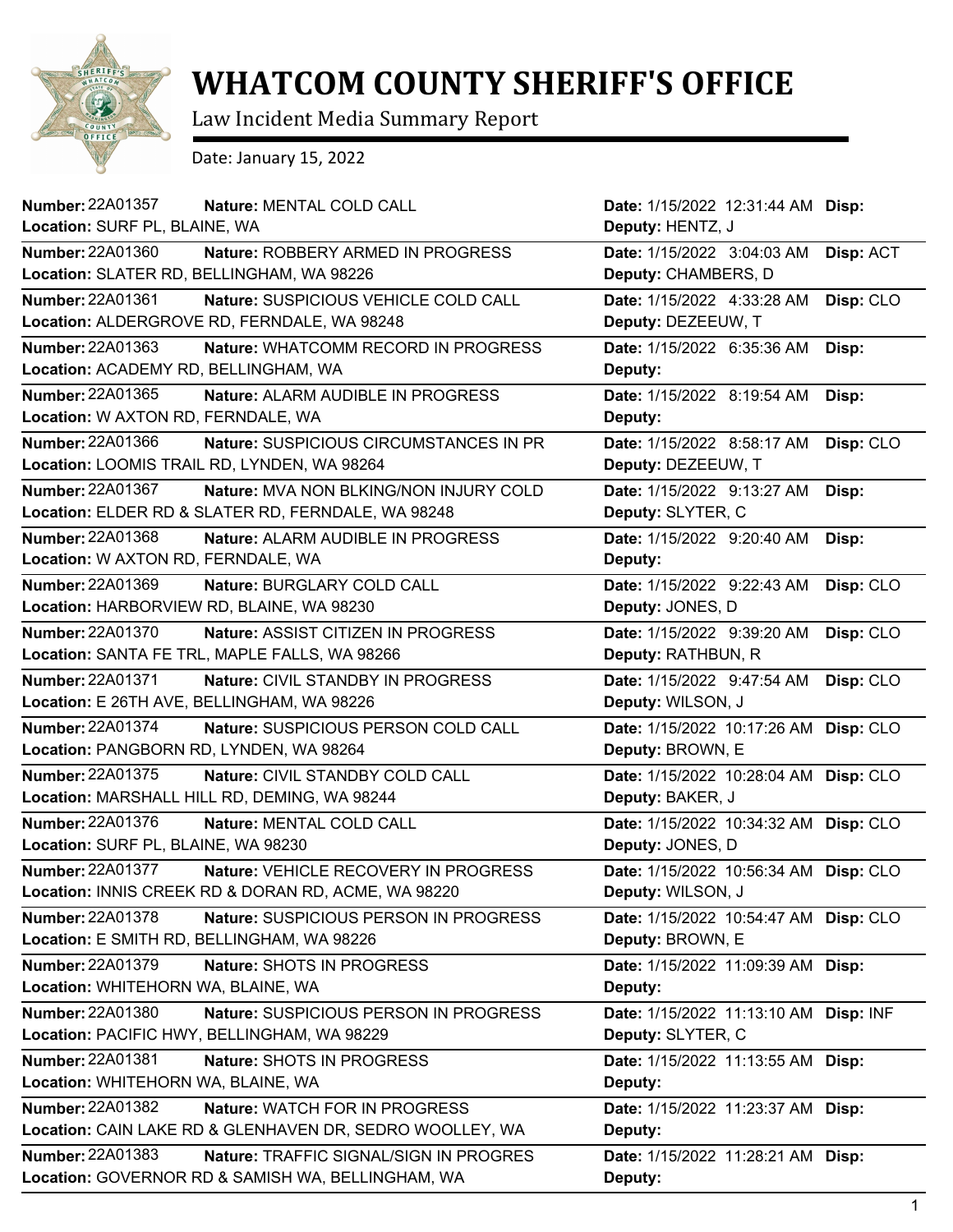| <b>Number: 22A01387</b><br>Nature: ALARM AUDIBLE IN PROGRESS                                           |         | <b>Date: 1/15/2022 1:03:05 PM</b>                | Disp:     |
|--------------------------------------------------------------------------------------------------------|---------|--------------------------------------------------|-----------|
| Location: BAY RD, FERNDALE, WA                                                                         |         | Deputy:                                          |           |
| Number: 22A01389<br>Nature: SUSPICIOUS VEHICLE IN PROGRESS                                             |         | Date: 1/15/2022 1:55:05 PM                       | Disp: CLO |
| Location: BAYVUE RD & SELDER RD, BLAINE, WA 98230                                                      |         | Deputy: JONES, D                                 |           |
| <b>Number: 22A01391</b><br>Nature: WELFARE CHECK IN PROGRESS                                           |         | Date: 1/15/2022 2:02:10 PM                       | Disp: CLO |
| Location: ENTERPRISE RD, FERNDALE, WA 98248                                                            |         | Deputy: DEZEEUW, T                               |           |
| <b>Number: 22A01393</b><br>Nature: SUSPICIOUS CIRCUMSTANCES IN PR                                      |         | Date: 1/15/2022 2:10:18 PM                       | Disp: CLO |
| Location: BIRCH BAY LYNDEN RD, CUSTER, WA 98240                                                        |         | Deputy: DOUGLAS, J                               |           |
| Number: 22A01395<br>Nature: ASSIST CITIZEN IN PROGRESS                                                 |         | Date: 1/15/2022 2:44:44 PM                       | Disp: CLO |
| Location: KELLY RD, BELLINGHAM, WA 98226                                                               |         | Deputy: WILSON, J                                |           |
| Number: 22A01396<br>Nature: SUSPICIOUS PERSON IN PROGRESS                                              |         | Date: 1/15/2022 3:20:50 PM                       | Disp: CLO |
| Location: ALDRICH RD, BELLINGHAM, WA 98226                                                             |         | Deputy: INGERMANN, N                             |           |
| <b>Number: 22A01397</b><br>Nature: NEIGHBORHOOD DISPUTE COLD CALL                                      |         | Date: 1/15/2022 3:29:53 PM                       | Disp:     |
| Location: SHAMROCK RD, MAPLE FALLS, WA                                                                 |         | Deputy: RATHBUN, R                               |           |
| Number: 22A01399<br>Nature: ASSIST CITIZEN IN PROGRESS                                                 |         | Date: 1/15/2022 4:00:48 PM                       | Disp: CLO |
| Location: SWEET RD, BLAINE, WA 98230                                                                   |         | Deputy: DOUGLAS, J                               |           |
| <b>Number: 22A01400</b><br><b>Nature: SERVE WARRANT IN PROGRESS</b>                                    |         | Date: 1/15/2022 4:16:53 PM                       | Disp: CAA |
| Location: ALDRICH RD, BELLINGHAM, WA 98226                                                             |         | Deputy: INGERMANN, N                             |           |
| Arrested: STENBERG, GENE T.                                                                            | Age: 39 |                                                  |           |
| <b>Offenses: Warrant</b>                                                                               |         |                                                  |           |
| <b>Number: 22A01401</b><br>Nature: ASSIST CITIZEN IN PROGRESS                                          |         | Date: 1/15/2022 4:39:15 PM                       | Disp: CLO |
| Location: SHAMROCK RD, MAPLE FALLS, WA 98266                                                           |         | Deputy: JAMES, J                                 |           |
| <b>Number: 22A01402</b><br>Nature: TRAFFIC STOP                                                        |         | Date: 1/15/2022 4:58:53 PM                       | Disp: CAA |
| Location: EVERSON GOSHEN RD & CENTRAL RD, EVERSON, WA 98247                                            |         | Deputy: JAMES, J                                 |           |
|                                                                                                        |         |                                                  |           |
| Arrested: BULL, TYLER J.                                                                               | Age: 19 |                                                  |           |
| <b>Offenses: Driving While License Susp</b>                                                            |         |                                                  |           |
| <b>Number: 22A01403</b><br>Nature: BURGLARY IN PROGRESS                                                |         | Date: 1/15/2022 5:07:50 PM                       | Disp: CAA |
| Location: GRANDVIEW RD, FERNDALE, WA 98248                                                             |         | Deputy: CONLEE, Z                                |           |
| Arrested: SASSEN VANELSLOO, ADRIAN G.                                                                  | Age: 39 |                                                  |           |
| <b>Offenses: Burglary, Residential</b>                                                                 |         |                                                  |           |
| Arrested: WILLIAMS, MARIAH A.                                                                          | Age: 31 |                                                  |           |
| <b>Offenses: Burglary, Residential</b><br><b>Number: 22A01404</b><br>Nature: SERVE WARRANT IN PROGRESS |         |                                                  |           |
|                                                                                                        |         | Date: 1/15/2022 5:40:56 PM<br>Deputy: DOUGLAS, J | Disp: CLO |
| Location: GRANDVIEW RD, FERNDALE, WA 98248                                                             |         |                                                  |           |
| Number: 22A01405<br>Nature: SUBJECT W/WEAPON IN PROGRESS<br>Location: E MAIN ST, EVERSON, WA 98247     |         | Date: 1/15/2022 6:11:57 PM<br>Deputy: JAMES, J   | Disp: CLO |
| Number: 22A01406<br>Nature: DOMESTIC PHYSICAL COLD CALL                                                |         |                                                  |           |
| Location: BROWN RD, FERNDALE, WA 98248                                                                 |         | Date: 1/15/2022 6:40:49 PM                       | Disp: CAA |
| Arrested: HAWKES, ANTONIA M.                                                                           | Age: 40 | Deputy: INGERMANN, N                             |           |
| <b>Offenses: Assault 4th DV</b>                                                                        |         |                                                  |           |
| <b>Number: 22A01407</b><br>Nature: VEHICLE THEFT COLD CALL                                             |         | Date: 1/15/2022 6:50:55 PM                       | Disp: CLO |
| Location: FOX LN, FERNDALE, WA 98248                                                                   |         | Deputy: YORK, T                                  |           |
| <b>Number: 22A01408</b><br>Nature: MVA NON BLKING/NON INJURY IN P                                      |         | Date: 1/15/2022 7:24:09 PM                       | Disp: CLO |
| Location: MT BAKER HWY & LAWRENCE ROAD, EVERSON, WA                                                    |         | Deputy: JAMES, J                                 |           |
| <b>Number: 22A01409</b><br><b>Nature: SUSPICIOUS PERSON IN PROGRESS</b>                                |         | Date: 1/15/2022 7:26:40 PM                       | Disp: CLO |
| Location: BIRCH BAY LYNDEN RD, CUSTER, WA 98240                                                        |         | Deputy: PIKE, J                                  |           |
| Number: 22A01414<br>Nature: ASSIST AGENCY IN PROGRESS                                                  |         | Date: 1/15/2022 8:16:35 PM                       | Disp: CLO |
| Location: FAWN CT, BELLINGHAM, WA 98229                                                                |         | Deputy: HIGH, M                                  |           |
| Number: 22A01416<br>Nature: SUSPICIOUS CIRCUMSTANCES COLD                                              |         | Date: 1/15/2022 8:31:02 PM                       | Disp: CLO |